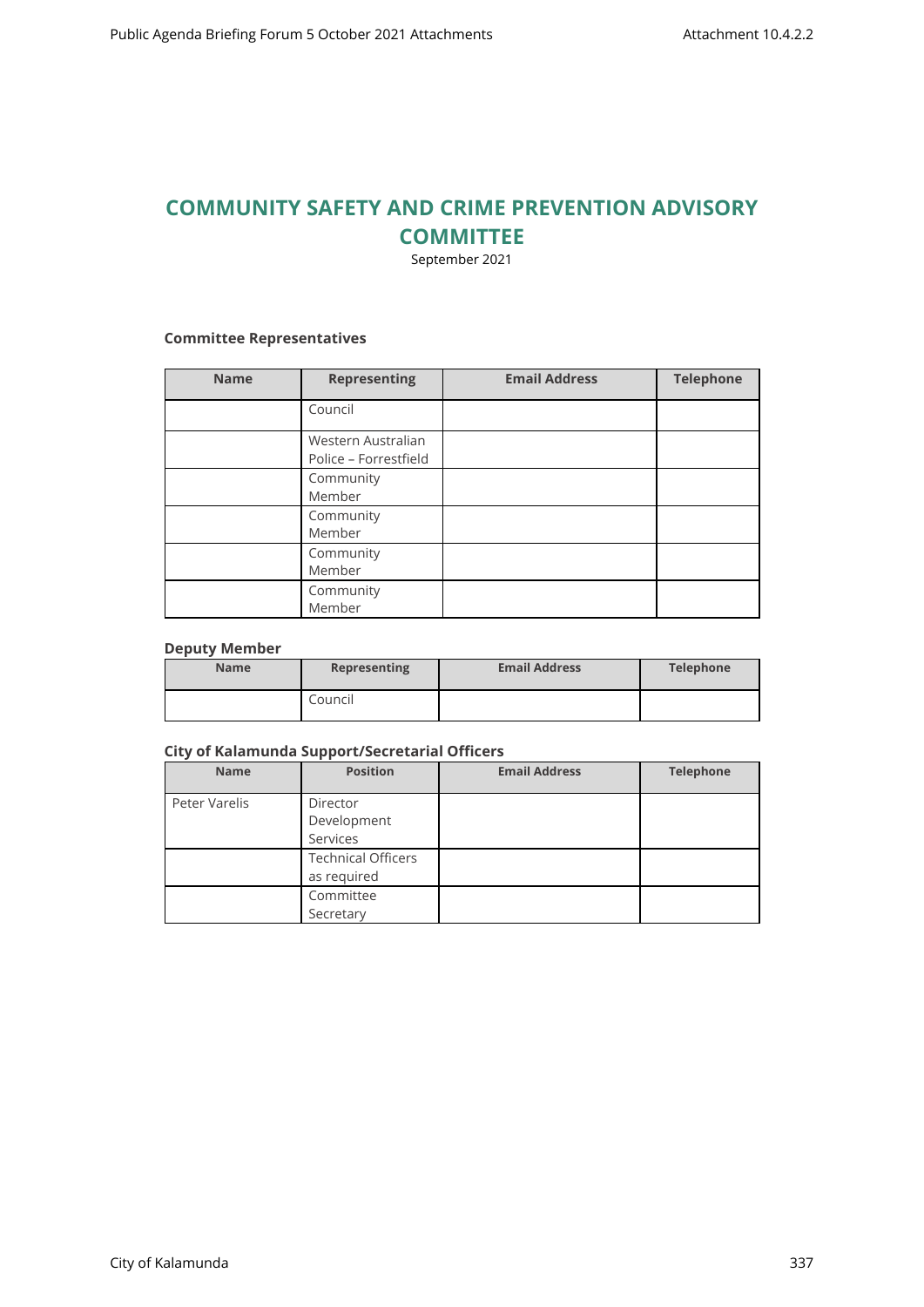# **COMMUNITY SAFETY AND CRIME PREVENTION ADVISORY COMMITTEE**

Terms of Reference September 2021

# **1. Name**

# The name of the Committee shall be the *Community Safety and Crime Prevention Advisory Committee (CSCPAC).*

# **2. Purpose**

To provide advice to Council on strategic and/or policy development to guide initiatives to enhance community safety and reduce antisocial behaviour within the City.

# **3. Objectives**

To:

- a. Consider issues relevant to the implementation of the Community Safety and Crime Prevention (CSCP) Plan.
- b. provide advice and recommendations to Council, based on local community safety and crime prevention needs.
- c. Liaise and consult with relevant agencies, individuals and community groups that will assist in the implementation of the CSCP Plan.
- d. Monitor and review the strategies and actions adopted as part of the CSCP Plan.

# **4. Councils Strategic Alignment**

*Kalamunda Advancing Strategic Community Plan to 2027*  OBJECTIVE 1.2 - To provide safe and healthy environments for community to enjoy.

# **5. Membership**

# **a) Qualification to be a Member**

Appropriate skills, knowledge and interest in community safety and crime prevention.

# **b) No. of Members**

A total membership of up to 7 full members comprising: -

- i. One member of WA Police Service (Forrestfield).
- ii. Four community representatives, one from each ward where possible.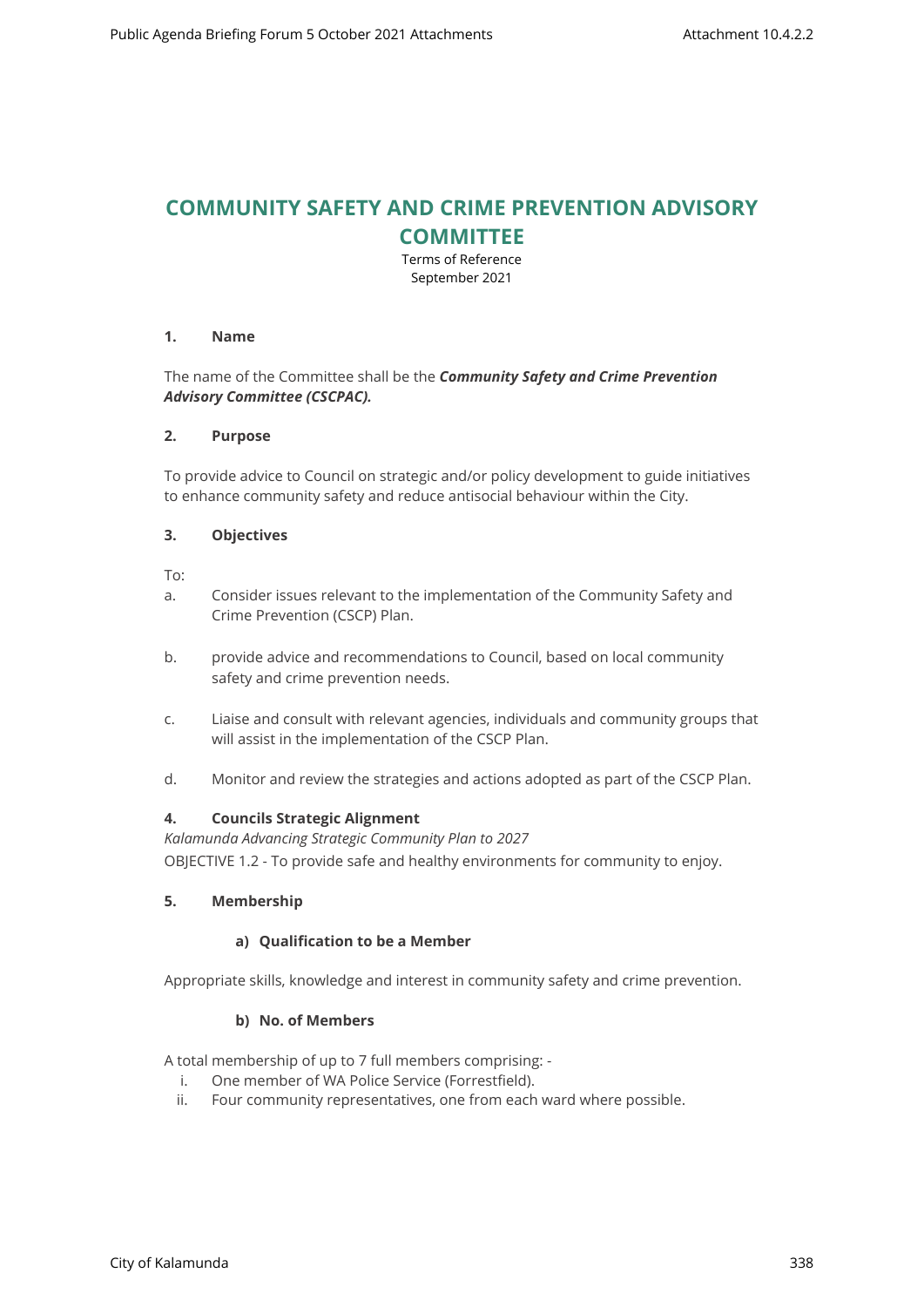iii. One Councillors.

Council may appoint proxy Councillors to the Committee.

#### **c) Deputy Members**

Each committee shall have an appointed Deputy Councillors who is to attend meetings in the absence of the appointed Councillor.

#### **d) Term of Appointment**

Appointment is for up to two years and reviewed and members are eligible for reappointment, following each council ordinary election.

Members may be eligible for reappointment at the end of their tenure.

#### **e) Observers**

A request to attend a meeting as an observer will be approved at the discretion of the Presiding Member and the CEO.

Requests to attend as an observer should be provided to the CEO no less than two full working days prior to the meeting.

Observers:

- i. will not participate in the business of the committee.
- ii. will not be present when items of confidentiality are presented or discussed by the committee.

# **f) Resignation or Termination of Membership**

- i. Membership will be reviewed should a member miss three consecutive meetings without approved leave of absence and the Committee may choose to recommend to Council that the member is removed.
- ii. A committee member may resign from membership of the committee by giving the Chief Executive Officer or the committee's presiding member written notice of the resignation.

# **6. Election of Presiding Member and Deputy Presiding Member**

The election of the Presiding Member and Deputy Presiding Member will be conducted in accordance with the provisions of the *Local Government Act 1995*.

# **7. Meetings**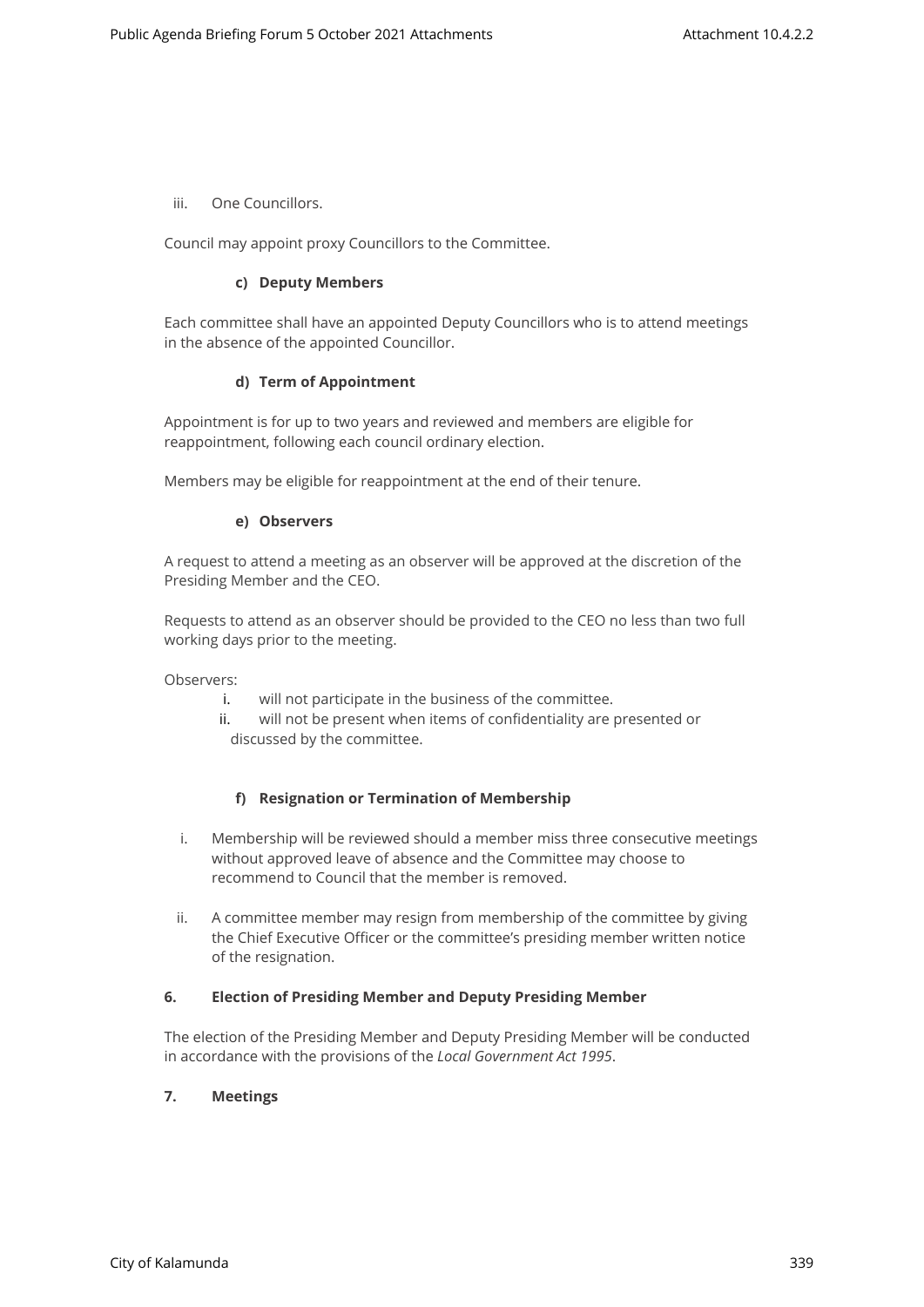# **a. Conduct of Meetings**

All meetings will be conducted in accordance with the provisions of the *Local Government Act 1995* and the City's Standing Orders Local Law and the City of Kalamunda Code of Conduct.

# **b. Inductions**

All Members will be required to attend an induction which will be held prior to the first meeting of a committee following a Council election.

# **c. Scheduling of Ordinary Meetings**

The Committee shall meet at least quarterly and can increase the frequency of meetings if required and in consultation with the city to ensure resources are available. Meetings should be held on a regular date and time to be determined by the committee.

# **d. Special or Extra Meetings and Working Groups**

A Special or extra meeting can be called by: -

- i. A majority decision of the Committee
- ii. The presiding member of the Committee
- iii. By at least 1/3<sup>rd</sup> of the members of the committee

A Committee may also choose to form working groups from its membership or to second others with specific skills for undertaking specific tasks required by the Committee.

# **e. Quorum**

A quorum shall consist of at least one half of the appointed members.

# **f. Disclosure of Interests**

All Committee Members are required to disclose any financial, proximity or impartiality interests they may have in any matter to be discussed at the meeting.

# **g. Voting**

Each appointed member present shall have one (1) vote. In the event of a tied vote, the Presiding Member is to cast a second vote.

City of Kalamunda Officers supporting the Committee do not have voting rights.